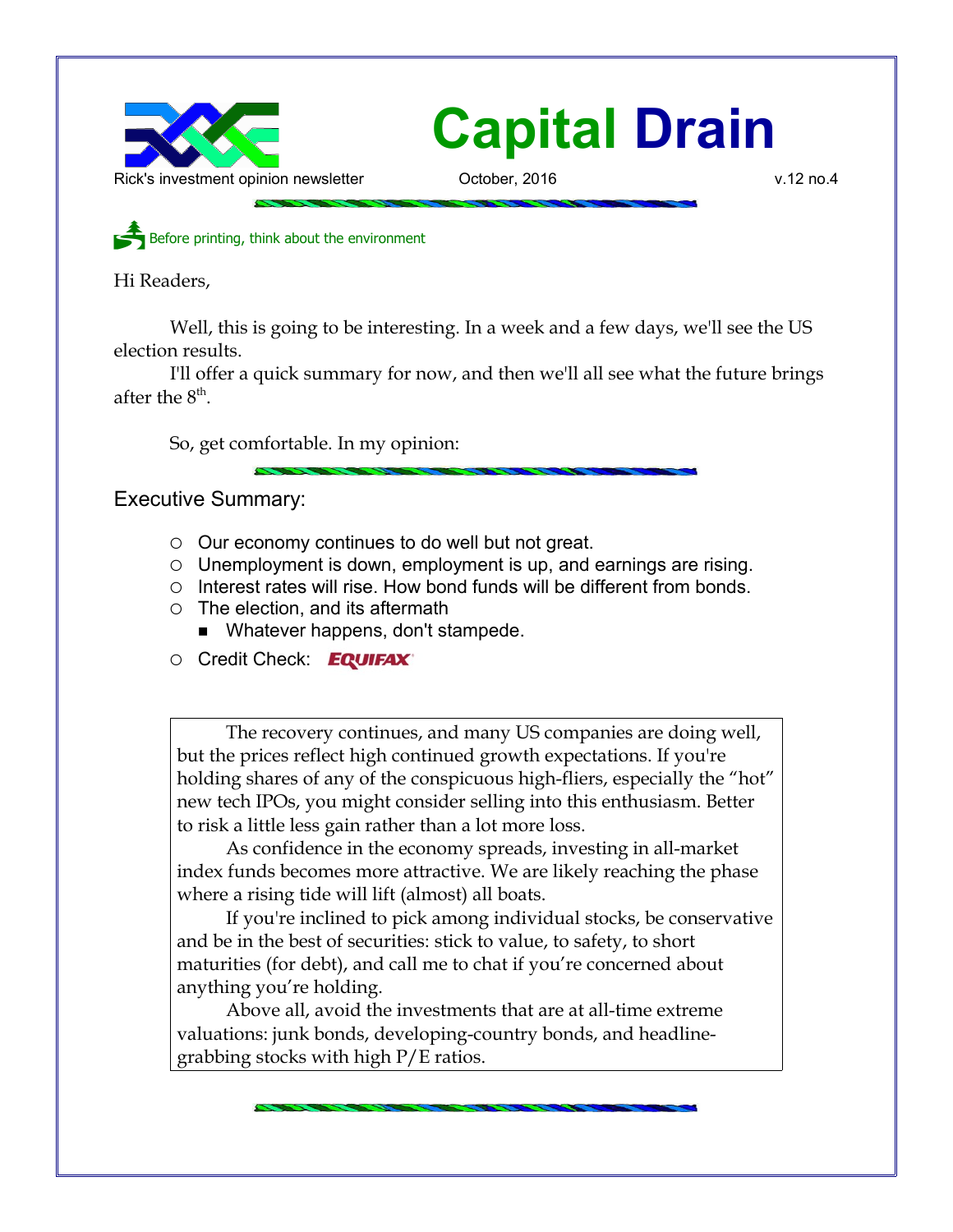# The Details:

The **economy this year has been improving steadily**. Jobs are being created, layoffs are rare, unemployment is falling, and average wages are finally rising a little. That's all good, it's necessary, but many are still disappointed.

First, obviously, many people who lost jobs (and houses) as long ago as 2008 are still feeling economic pain. The recovery has by no means been so strong that its returned people to the full financial health they had before the crash. People lost houses, cars, jobs obviously, and drew down their savings for a long while-- if the savings lasted that long.

Even when people are back to work, or back to jobs as good as they had before, it takes a long time to rebuild, and that's what people are doing. There are some economists who profess to be puzzled that consumer spending isn't picking up faster. After all, the big banks were all better (except for the fines they're still paying and whining about) more than half a decade ago.

The banks did get an effective bailout. The working class did not. Even when a job finally turns up, it takes a while to pay remaining debts, re-establish some basic home comforts, and re-build family rainy-day funds. In short, we'll have to keep going like this for a while before the lower middle class breaths a sigh of relief and starts spending freely again.

A big infrastructure-rebuilding program could speed that up a lot. Almost everyone in Congress agrees that our infrastructure needs work. Unfortunately, Republican obstruction has prevented any such bill from passing; they demand big cuts in social programs as a pre-condition. That would have been devastating for needy people post-crash, and it would even subtract from the benefit that re-building would create.

By the way, let's review how US Federal appropriations work. The president's administration, working with his or her party in congress (currently the minority Democrats), propose a budget with the programs they believe are needed. All spending bills have to come from the House of Representatives, and that has been the choke point. The majority Republicans deride and discard the administration's request, and do their own thing from scratch. They control the entire process, and can prevent bills they don't like from even coming up for discussion. They're not powerful enough to destroy Social Security or the Affordable Care Act (although they talk about it enough, and have tried dozens of times to kill the ACA) but they are more than powerful enough to see that nothing stimulative passes. So here we are.

Nonetheless, there has been a recovery. Company profits grew, and stocks rose strongly. This year has been disappointing, but stocks are about where they were a year ago, and well above the low they dove to during the winter, and far far above the post-crash low. Now it's probably time for stocks to pause until the economy really hums.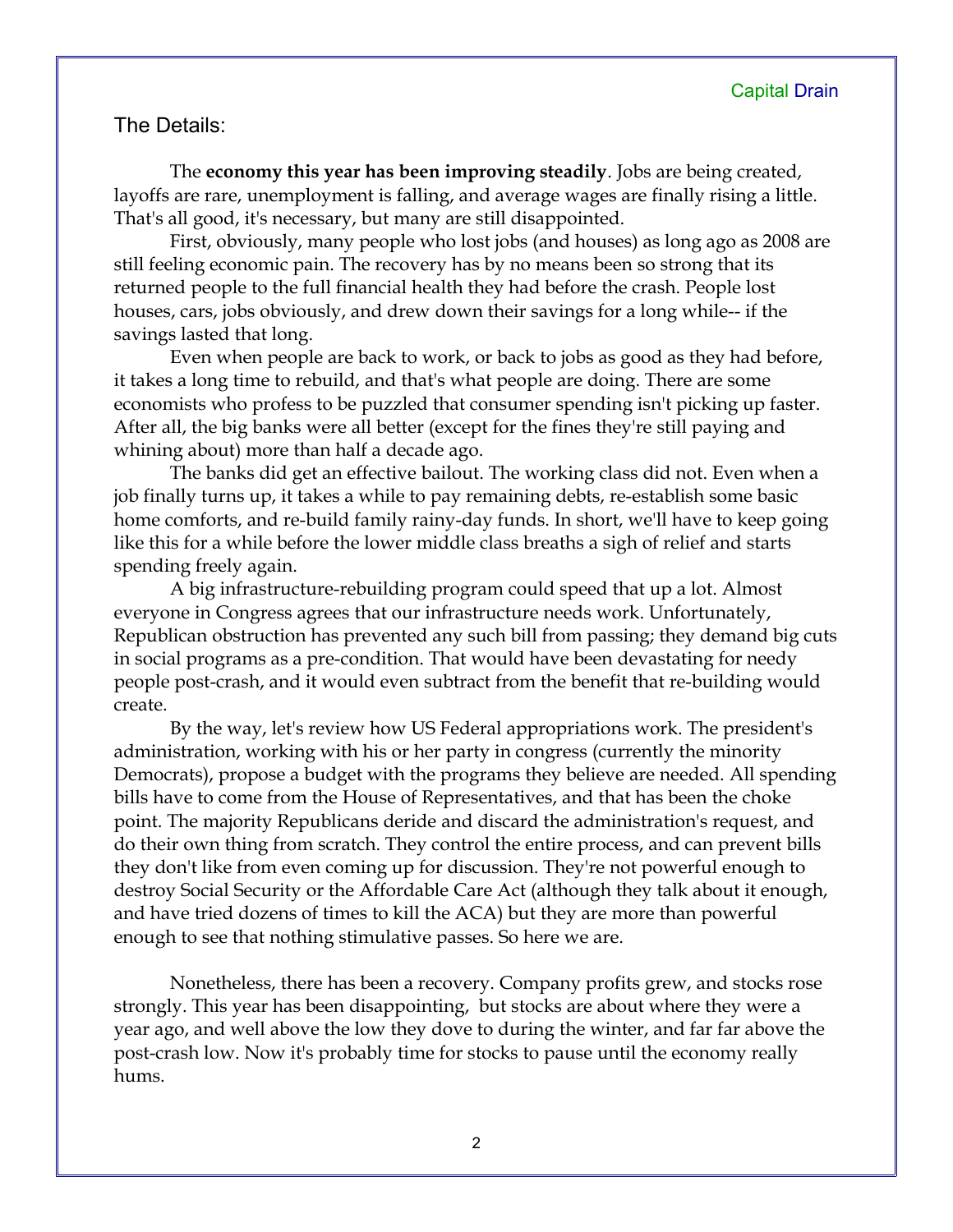Part of the financial system's rescue was the Federal Reserve's unprecedented low interest rates, including never-before-done direct bond buying to extend the lower rates out to longer maturities. Almost all Treasury bonds now are paying less than the current (and expected) rate of inflation. Corporate bonds pay a little more, and risky corporate bonds pay another little bit more than that.

**Rates will rise soon**, quite likely starting this December. The Fed has been waiting eagerly to start getting back to normal, and now the conditions are good enough. Barring a fresh disaster, rates will rise, and will keep rising until they're back to a normal relationship to inflation.

The Fed Governors aren't crazy, though. They will certainly watch the economy, and not raise the rate so fast they would hurt our jobs and spending growth. The low rates haven't been doing much to help those anyway, but the Fed will be careful.

When interest rates rise, bond prices fall, by definition. If new bonds pay a higher rate, older bonds get marked down from face value enough so that the effective rate going forward is the same as the new bonds. Otherwise, who would buy them, right?

Many bond owners won't mind the lower prices. The classic example is life insurance companies. They know that in exchange for accepting premiums now, they'll be paying out benefits long from now. They can buy long-term bonds with the full expectations that they'll never sell them; they'll hold them to maturity when the borrower pays off the bond.

It's very different for bond buyers who intend to sell the bonds before maturity. They will suffer a real decrease in the value they'll get back, because they'll have to sell for less than the bond's face value.

Most of my readers don't buy bonds directly anyway, but (if at all) own them through **bond mutual funds**. Now the decreased prices matter, because bond funds are actively managed, buying and selling bonds based on market prices. Some of that selling will be at lower values, at losses. Those losses can decrease the return of the bond fund, or even make the fund lose money if the losses total more than the interest that was earned in the year. Even if you're planning to hold the fund forever, gains-- or losses-- are passed to the fund holders annually.

Investment markets run on many different heuristics, commonly called rules of thumb, guidelines that are almost always right, so people don't need to analyze more closely. One of those rules of thumb was that housing crashes are local, not national. Oops. That one tripped over a situation were it was no longer accurate enough.

The rule of thumb that concerns us now is that bonds are the safe, all-weather, buy-and-hold investment. That is not true when rates are rising, especially for people who are not holding the bonds to maturity.

Some of you can remember the great inflation of the 1970s, and the high interest rates that bond issuers (including the US Treasury) had to pay in order to borrow. Since then-- that was four decades ago-- interest rates have in general steadily fallen. All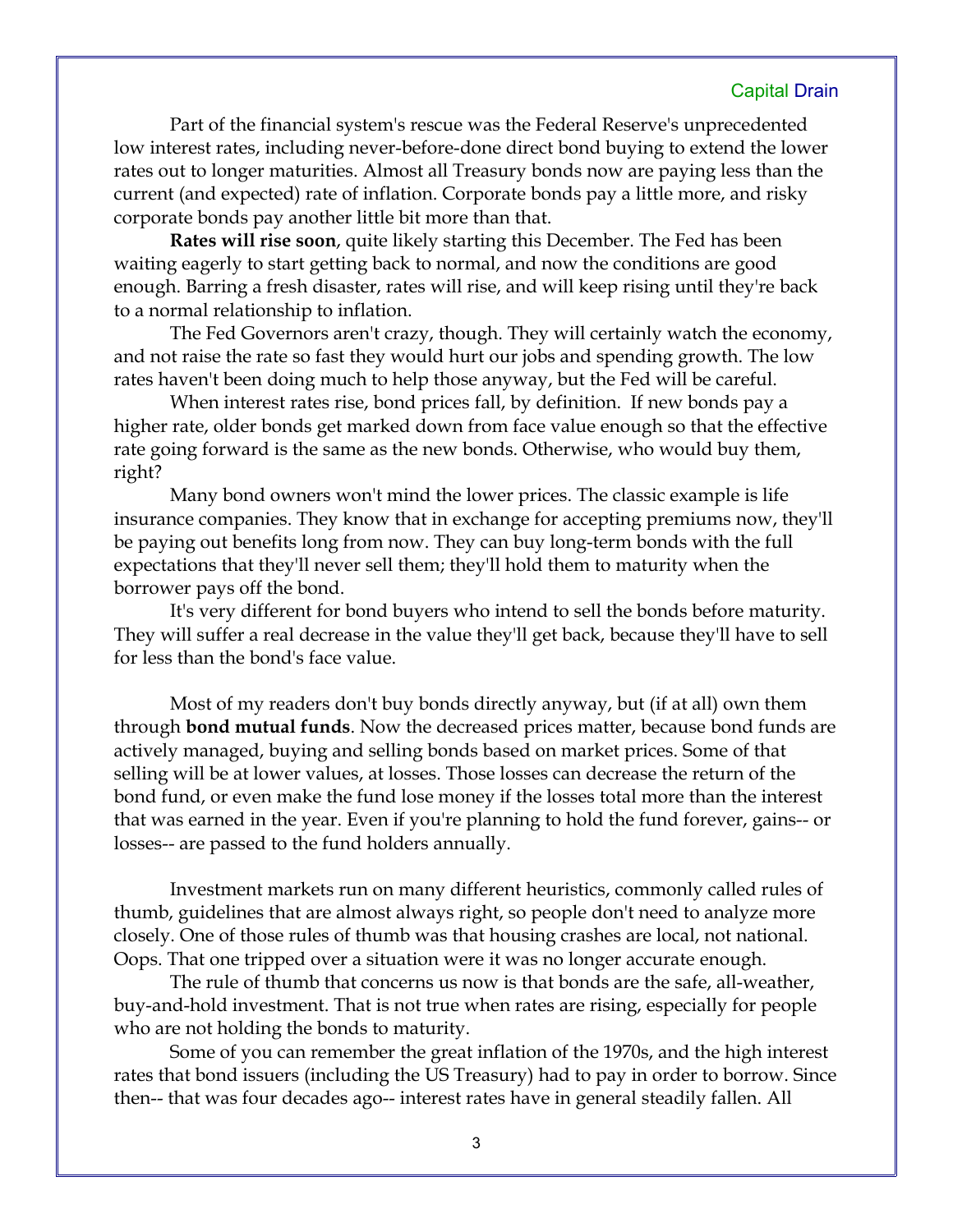through that epoch, bond prices rose, they didn't fall for long. Only the oldest bond traders remember how much bond prices fell as rates were rising before the peak.

Forty years is more than long enough to get people to stop questioning the details behind a rule of thumb that's been working OK.

That's ending. In my opinion, **the time to hold bond funds is over for a while**. When rates have risen into the normal range, then they'll be OK again. For now though, money from those should go into a portfolio of selected dividend stocks, which are pretty darned stable, and pay better rates anyway. I'll make a new list for the next letter.

And now for the elephant in the room, so to speak, **the US election**. If Trump wins, perish the thought, the markets will plunge. If Clinton wins and Congress is solidly Democratic, stocks may drop from fear of "socialist" excess, but not as badly. It's not like Democrats are actually as dangerous as some campaign slogans or Faux News say. If it's Clinton and a solid Republican congress, it pretty much means more of the past six years, not horrible prospects, but not that good either. The sweet spot for the economy is Clinton and enough Democratic power to start getting stuff done by peeling centrists (admittedly a vanishing breed) out of the opposition. The market may still flail for a little while, but it would most likely be higher by year end, and the ends of a few years after that.

**Whatever happens, don't join a stampede in any direction**. Any stampede will both be too late for individual investors to join, and likely to overshoot and slowly recover anyway.

This is important, so please don't just skip it.

It's **Credit Check** time again. Once per year per Credit Agency you're allowed to get a free copy of your Credit Report, quickly, online. It's quick and it's free. Do it now!

If you've been following along with my roughly every-four-months pace, you're ready to go to  $EQUIFAX$  again.

It's easy, and to make it even easier I've taken notes from my own recent visit. You can follow the instructions at <http://www.longspliceinvest.com/CapDrain/Equifax.pdf>. If you have trouble with the online process, you can fall back to printing and mailing the [request form.](https://www.annualcreditreport.com/cra/requestformfinal.pdf)

It's time to check the spelling and ship this to you.

If you have any questions, please write or phone. If you want to read more, the company [web site](http://www.LongspliceInvest.com/newsletter.shtml) has archived editions of this letter, lots of charts, and links to other interesting sites. There's also a [web log](http://www.LongspliceInvestments.com/ricksblog) where I discuss the process and progress of starting the mutual fund, along with occasional economic or investing thoughts..